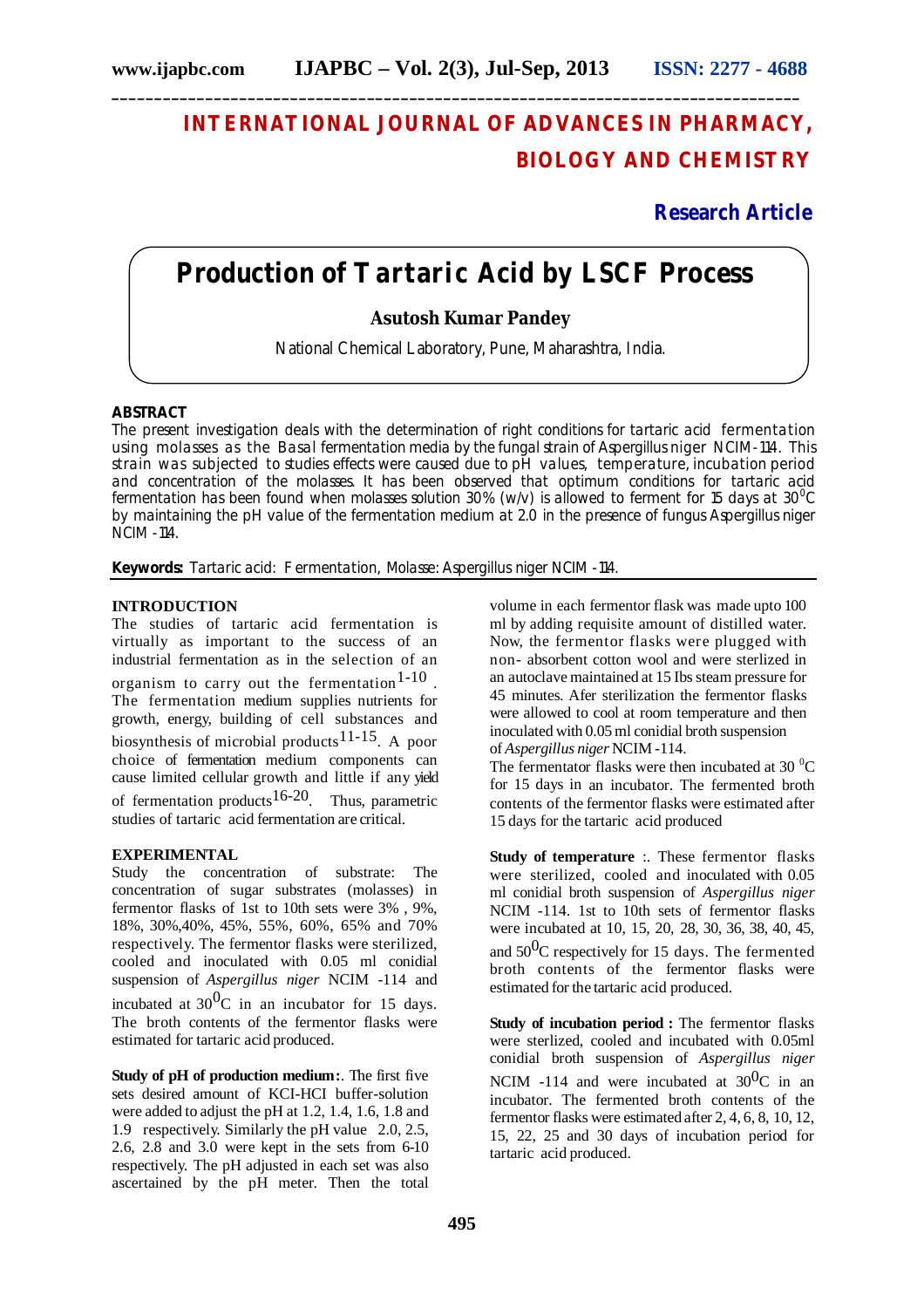#### **RESULTS AND DISCUSSION**

The results obtained in the study of different carbohydrate fermentation using the fungal strain of *Aspergillus niger* NCIM - 114 for the biosynthesis of tartaric acid by LSCF-process is tabulated in the Table -1. From the results it is evident that fermentability of carbohydrate substrate becomes very easier and frequent as the molecular size and complexity of the sugar (carbohydrate substrate) molecule decreases. Monosaccharide glucose and fructose has been found most fermentable amongst the sugars due to the presence of carbonyl group. The degree of fermentability of galactose was nearly close to glucose and fructose. The fermentability of arabinose, rhamnose, and sorbose were almost (in less amount) insignificant. Amongst disaccharides, sucrose has been found only suitable sugar substrate for significant yield of tartaric acid. Lactose did not give significant yield of tartaric acid during the biosynthesis of tartaric acid by LSCF-process by *Aspergillus niger* NCIM 114. The mannitol was also found less fermentable to give tartaric acid. In the case of polysaccharides:starch, inuline and dextrine were found very much insignificant and unfavourable for biosynthesis of tartaric acid by LSCF-process by *Aspergillus niger* NCIM – 114. In the case of molasses yield of tartaric acid has been found on the basis of fermentable sugars present in molasses, it has been found approximately 54.70% in 15 days of incubation period. Thus, molasses has been employed as a richest economical and cheapest source of energy during present investigation for biosynthesis of tartaric acid by LSCF-process by *Aspergillus niger* NCIM – 114. The organism *Aspergillus* has been tested for the typical production medium. It was considered worthwhile to vary the concentration of carbohydrate substrate to study the effect on tartaric acid fermentation. The concentrations thus optimized are with a substrate concentration of 30% molasses (w/v) under the optimized conditions developed and different molasses concentrations used are recorded in the Table - 1. Maximum conversion of molasses into tartaric acid is obtained by using 30% molasses solution in 15 days of optimum incubation period for tartaric acid fermentation. The results of the effect of pH are recorded in the Table - 1. Literature available on tartaric acid and some other

fermentations shows that fermentative production of tartaric acid and some other compounds were very less at lower- hydrogen ion concentrations. It was observed that at pH values 1.2 and 1.4 the production of tartaric acid was found to be insignificant. It was further found that at pH value of 1.6 the production of tartaric acid  $(2.51 \text{ g}/100 \text{ ml})$ was found to be slight better than at the pH 1.2 and 1.4, at pH 2.0 the production of citric acid was found maximum, i. e.,  $8.09 \frac{\text{g}}{100}$  ml. After this pH the production has been found in decreasing order for tartaric acid. It is thus, obvious that  $pH 2.0$  is optimum for tartaric acid fermentation, therefore, this pH has been maintained in the production medium for biosynthesis of tartaric acid by LSCF-process throughout the present investigation.

The data recorded in the Table-1 indicates that lower temperature and higher temperatures both are deactivating for tartaric acid fermentation processes. At lower temperature, the yield of tartaric acid was minimum and it was 3.17 g/100 ml at  $10^{0}$ C, while the maximum yield of tartaric acid; i.e., 8.12  $g/100$  ml was found at  $30^{0}$ C and therefore, this temperature was selected and maintained throughout the investigation of this work for biosynthesis of tartaric acid by LSCF- process by *Aspergillus niger* NCIM – 114 The data given in the Table-1 indicates that the production of tartaric acid increases with the increase in incubation period. In the case of tartaric acid fermentation it increases from 2 to 15 days and then it drops gradually. However, incubation periods of 17, 17 and 20 days has marginal difference in the yield of tartaric acid by *Aspergillus niger* NCIM – 114. Thus, it was concluded that the incubation period of 15 days for biosynthesis of citric acid by<br>LSCF-process is the best, significant and is the best, significant and suitable for the maximum production of citric acid, i.e., 8.15 g/100 ml from 30% molasses solution using the fungal strain of *Aspergillus niger* NCIM – 114. Thus, it may be summarised that tartaric acid fermentation by the fungal strain of *Aspergillus niger* NCIM - 114 proceeds best when molasses solution 30% (w/v) is allowed to ferment for 15 days of incubation period at 30  $^{\circ}$ C temperature by mailtaining the pH value of fermenting medium at 2.o along with other nutrional ingredients required by the fungus *Aspergillus niger* NCIM - 114.